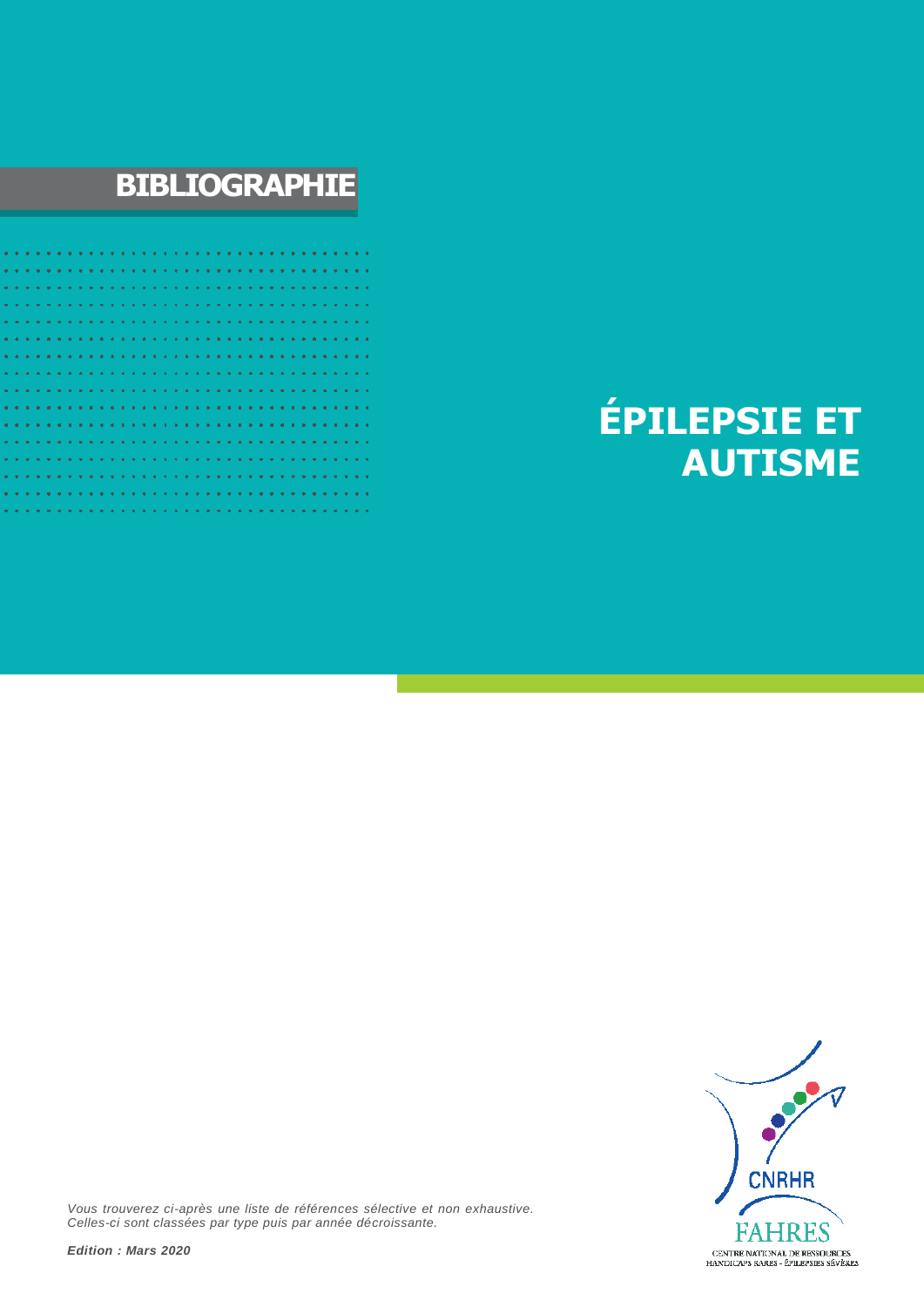### **SOMMAIRE**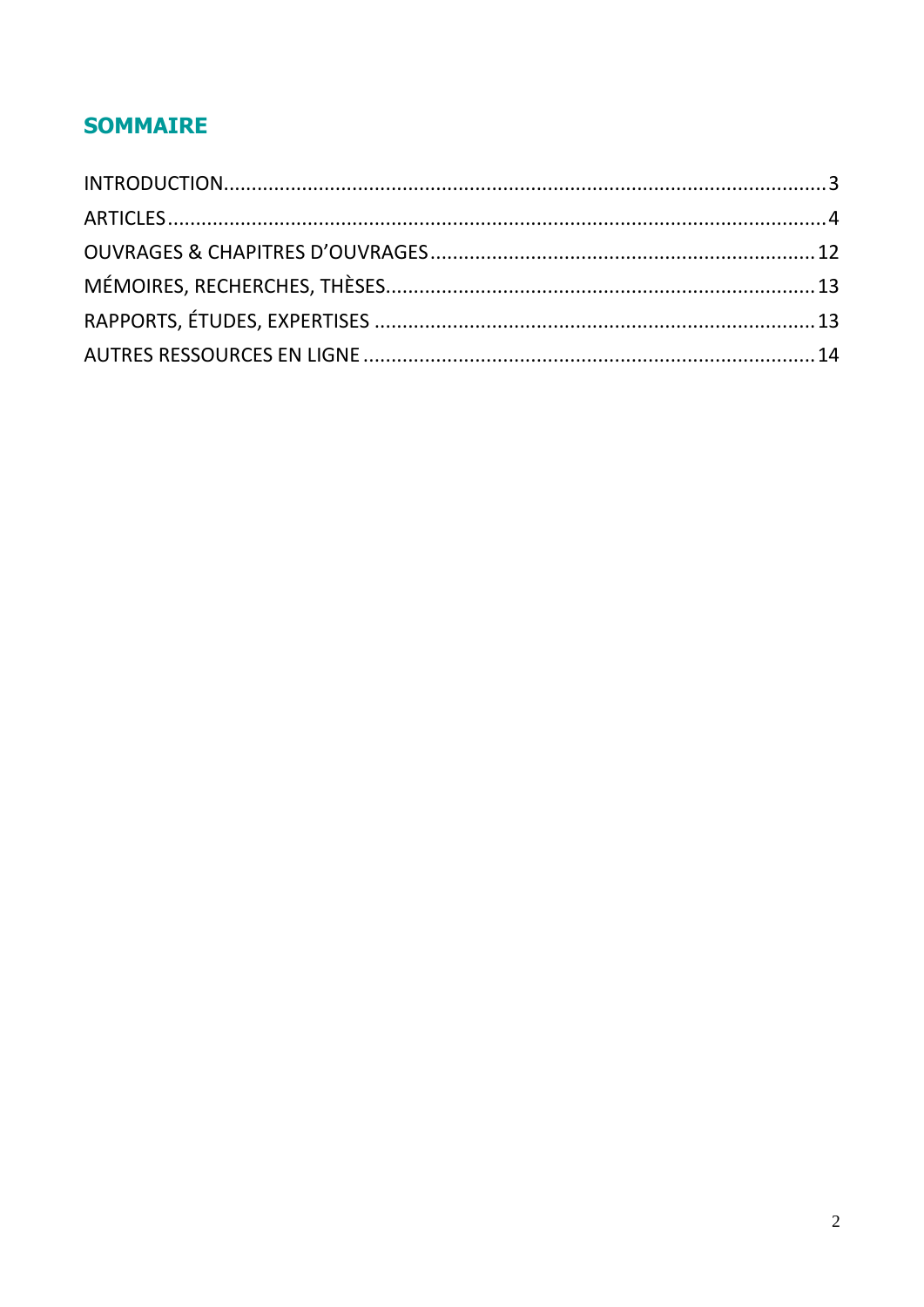### <span id="page-2-0"></span>**INTRODUCTION**

-

L'autisme est un trouble du développement caractérisé par des perturbations dans les domaines de la communication, des interactions sociales et par des intérêts et comportements restreints et répétitifs.

Il est aujourd'hui clairement établi que l'autisme est très souvent associé à de l'épilepsie.

Chez les sujets autistes ou ayant un trouble envahissant du développement (TED), la prévalence de l'épilepsie est évaluée, selon les études, entre 5 et 40%. Ces taux sont nettement supérieurs à ceux observés dans la population générale qui sont proches de 0,5 à 1 %. <sup>1</sup>

Les enfants épileptiques notamment, ont des taux d'autisme plus élevés que dans la population générale : de 9 à 32%.

Les sujets présentant un autisme dit « complexe » avec un trouble neurologique associé, comme une insuffisance motrice cérébrale ou un trouble neurodéveloppemental avec des signes dysmorphiques ont un risque plus élevé de présenter une épilepsie. Certains troubles associés à l'autisme ont eux-mêmes une prévalence de l'épilepsie particulièrement élevée.

Certains syndromes semblent préférentiellement associés aux TED : les spasmes infantiles ou Syndrome de West, et la Sclérose tubéreuse de Bourneville, dans laquelle les épilepsies sont fréquentes.

<sup>&</sup>lt;sup>1</sup> Canitano R. Epilepsy in autism spectrum disorders. European Child & Adolescent Psychiatry. 2007;16:61-6.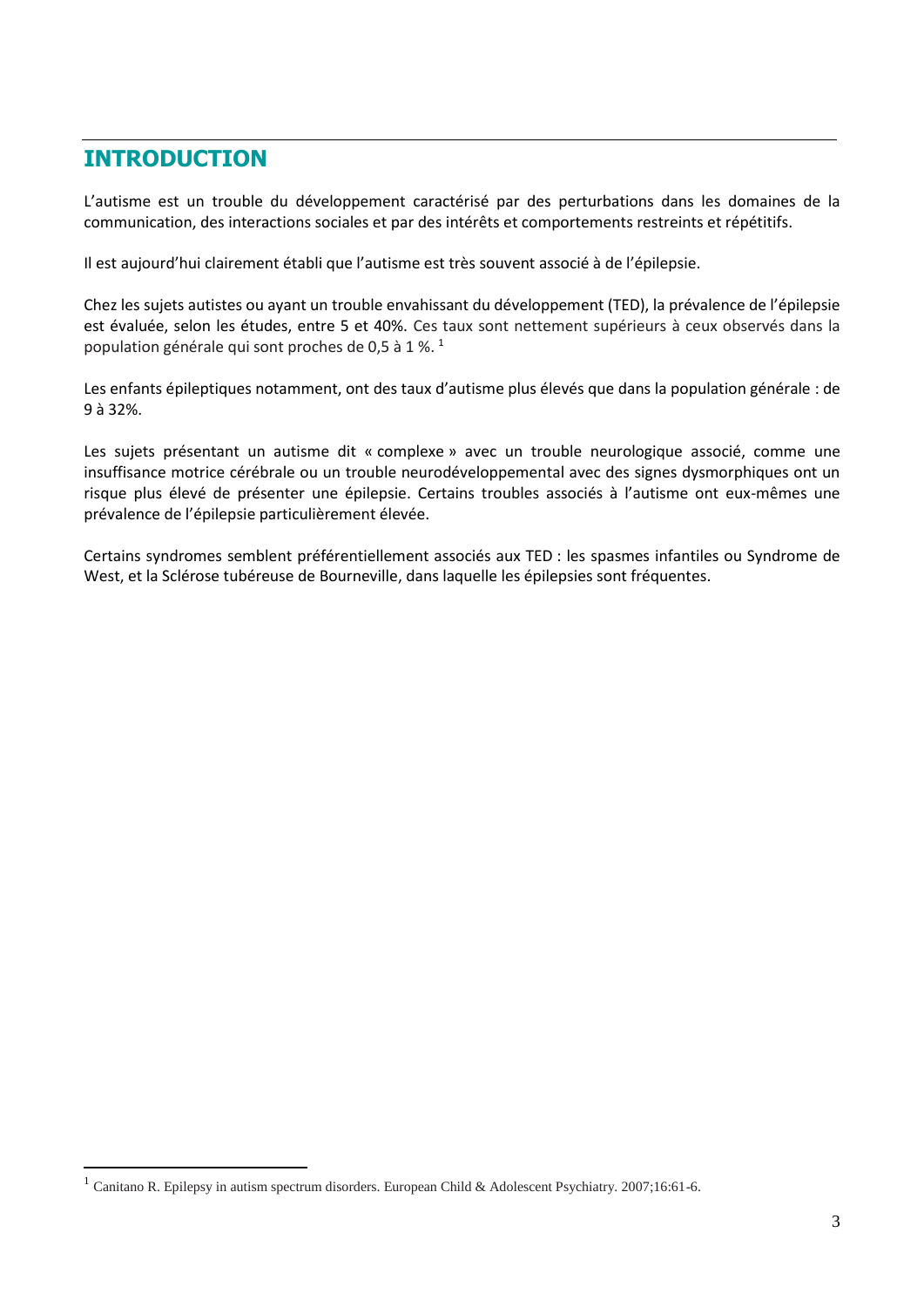### <span id="page-3-0"></span>**ARTICLES**



#### EWEN JB. **Epilepsy and autism severity : a study of 6975 children**. Autism research 2019 ; 12 (8) : 1251-1259.

Epilepsy is known to occur more often in individuals with autism spectrum disorders (ASDs) than is the case in the general population. The association between ASD and epilepsy is of interest because studying the two disorders in combination may help advance our understanding of genetic, molecular, and cellular mechanisms-as well as therapies-for both. Recent studies have suggested that intelligence quotient (IQ) alone in individuals with ASD may account for the increased prevalence of epilepsy. However, our approach was to look at a range of severity factors relevant to ASD and to look for correlations between each severity factor and epilepsy, within two large samples of children with ASD. In summary, we found that each severity factor-presence of intellectual disability, presence of language atypicalities, ASD-specific symptoms severity, and presence of motor issues-independently predicted a small increased risk for epilepsy, countering the argument that IQ alone is a risk factor. We also examined whether epilepsy is associated with developmental regression. Although severe epilepsy syndromes such as Landau-Kleffner syndrome are known to cause autistic-like symptoms following developmental regression, there is controversy about whether other forms of epilepsy are associated with the more common developmental regression seen in many young children with epilepsy. Indeed, we found a small association between epilepsy and developmental regression.

PACHEVA Iliyana, IVANOV Ivan, YORDANOVA Ralista, GABEROVA Katerina, GALABOVA Fani, PANOVA Magarita, PETKOVA Aneliya, TIMOVA Elena, SOTKOVA Iglika. **Epilepsy in children with autistic spectrum disorder**. Children 2019 ; 6 (2) : 15. **Accessible en ligne :** <https://www.ncbi.nlm.nih.gov/pmc/articles/PMC6406948/>

LUKMANJI Sara, MANJI Sofiya A, KADHIM Sandra, SAURO Khara M, WIRRELL Elaine C, KWON Churl-Su, JETTE Nathalie. **The co-occurrence of epilepsy and autism : a systematic review**. Epilepsy & behavior 2019 ; 98 (A) : 238-248. Autism and epilepsy often co-occur, which has implications for patient management and outcomes.

Objective : We aimed to review the literature to determine the incidence and prevalence of autism in epilepsy and epilepsy in autism, conditions that are often comorbid. Methods : We adhered to the PRISMA (Preferred Reporting Items for Systematic Reviews and Meta-Analyses) standards, and the protocol was registered with PROSPERO. MEDLINE, Embase, PsycINFO, and the Cochrane Database of Systematic Reviews were searched from inception until July 4, 2016. Studies were included if they reported an incidence or prevalence of autism in epilepsy or epilepsy in autism. These estimates were described using mean, standard deviation, median, and interquartile range. Results : Seventy-four studies reporting on 283,549 patients were included. The median overall period prevalence of epilepsy in people with autism was 12.1% while the median overall period prevalence of autism in people with epilepsy was 9.0% when including all population types. When excluding studies that investigated patients with syndromic epilepsy or developmental delay, the median overall period prevalence of epilepsy in people with autism was 11.2% while the median overall period prevalence of autism in people with epilepsy was 8.1%. We observed trends for sex as the prevalence of autism in epilepsy was higher in males while the prevalence of epilepsy in autism was higher in females. It is important to interpret these estimates with caution, as there was significant heterogeneity between studies. Meta-regression found no association between study quality and prevalence or incidence estimates (all p-values > 0.05). Conclusions : The period prevalence of epilepsy in people with autism, and vice versa, was consistently higher than previously reported estimates of the occurrence of these disorders in the general population. These findings highlight the importance of screening for autism in people who have epilepsy and epilepsy in people who have autism and may help shed light on shared pathogenesis between these conditions.

LOUSSOUARN Anna, DOZIERES-PUYRAVEL Blandine, AUVIN Stéphane. **Autistic spectrum disorder and epilepsy : diagnostic challenges**. Expert review of neurotherapeutics 2019 ; 19 (6) : 579-585.

Introduction : Epilepsy is more frequent in individuals with Autism Spectrum Disorder (ASD) than in the general population; however, its diagnosis is frequently challenging.

Areas Covered : We report the current diagnostic criteria for both ASD and epilepsy. We describe the incidence, prevalence, and risk factors for epilepsy in patients with ASD. We then focus on the electro-clinical approach, including the clinical evaluation of cognitive regression.

Expert Opinion : A diagnosis of epilepsy should be made based on the International League Against Epilepsy (ILAE) definition. A diagnosis of epilepsy should be established based on a single seizure with electroencephalography (EEG)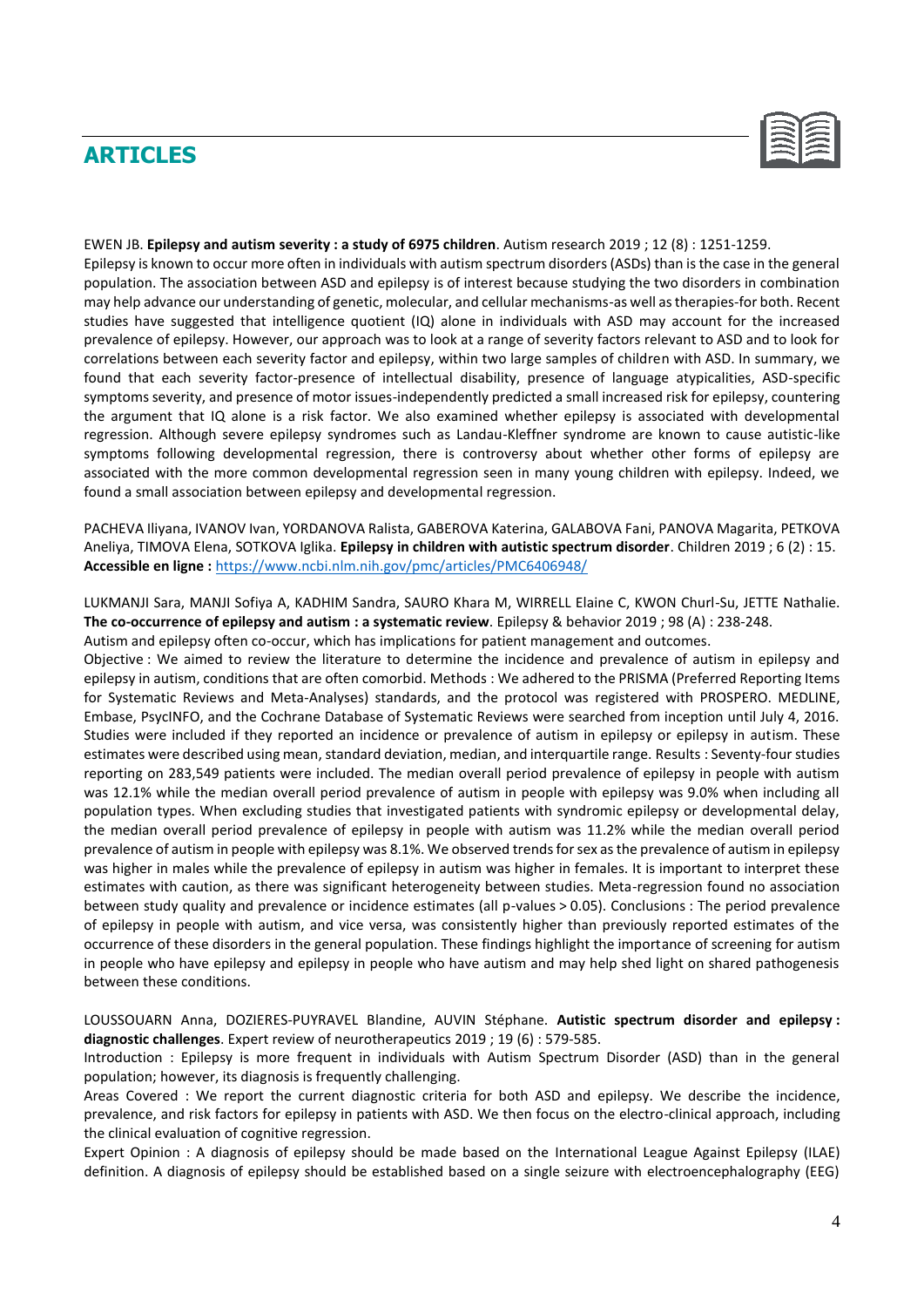abnormalities. Considering the high prevalence of EEG abnormalities in children with ASD without epilepsy, EEG should only be performed at epilepsy onset, and more precisely when a clinical interview has confirmed that repetitive paroxysmal events could be seizures. There are still many gaps in our understanding of epilepsy in patients with ASD. It would be of interest to further understand the links, if any, between EEG abnormalities and ASD phenotype. The identification of epilepsy syndromes in ASD would help analyze the possible underlying etiologies, for the administration of more appropriate antiepileptic drugs (AED), and to explain the prognosis to caregivers.

STRASSER Lauren, DOWNES Michelle, KUNG Jane, CROSS J Helen, DE HAAN Michelle. **Prevalence and risk factors for autism spectrum disorder in epilepsy : a systematic review and meta-analysis**. Developmental medicine and child neurology 2018 ; 60 (1) : 19-29.

AIM : To assess the prevalence and risk factors for autism spectrum disorder (ASD) in epilepsy, and to better understand the relationship and comorbidity between these disorders.

METHOD : PsychINFO and PubMed were searched for articles published in the past 15 years that examined the prevalence of ASD in individuals with epilepsy.

RESULTS : A total of 19 studies were found with a pooled ASD prevalence of 6.3% in epilepsy. When divided by type, the risks of ASD for general epilepsy, infantile spasms, focal seizures, and Dravet syndrome were 4.7%, 19.9%, 41.9%, and 47.4% respectively. Studies with populations under 18 years showed a 13.2 times greater risk of ASD than study populations over 18 years, and samples with most (>50%) individuals with intellectual disability showed a greater risk 4.9 times higher than study populations with a minority of individuals with intellectual disability. The main risk factors for ASD reported in the 19 studies included presence of intellectual disability, sex, age, and symptomatic aetiology of epilepsy.

INTERPRETATION : Current research supports a high prevalence of ASD in epilepsy. This study helps to define the clinical profile of patients with epilepsy who are at risk for ASD, which may help clinicians in early screening and diagnosis of ASD in this population.

WHAT THIS PAPER ADDS : Critical evaluation of previous studies examining the prevalence of autism spectrum disorder (ASD) in individuals with epilepsy. A meta-analysis of 19 studies showed a pooled ASD prevalence of 6.3% in individuals with epilepsy. Studies that included a majority of individuals with intellectual disability or younger population age had a higher prevalence of autism. Risk factors reported in studies included presence of intellectual disability, sex, age, and symptomatic epilepsy origin.

**Accessible en ligne :** <http://onlinelibrary.wiley.com/doi/10.1111/dmcn.13598/full>

VELISKOVA Jana, SILVERMAN Jill L, BENSON Melissa, LENCK-SANTINI Pierre-Pascal. **Autistic traits in epilepsy models : why, when and how ?** Epilepsy research 2018 ; (144) : 62-70.

**Accessible en ligne :** <https://hal-amu.archives-ouvertes.fr/hal-01963593/document>

ZHANG Wanqing, BARANEK Grace, BOYD Brian. **Brief Report : Factors Associated with Emergency Department Visits for Epilepsy Among Children with Autism Spectrum Disorder**. Journal of autism and developmental disorders 2018 ; 48 (5) : 1854-1860.

We examined how demographic and clinical characteristics differ between emergency department (ED) visits for epilepsy (EP cohort) and ED visits for other reasons (non-EP cohort) in children with ASD. The data were drawn from the 2009 and 2010 Nationwide Emergency Department Sample. We performed both univariate and multivariate analyses to compare and contrast similarities and differences between EP cohort and non-EP cohort among children with ASD. The results showed ED visits in EP cohort were more likely to occur among adolescents aged 13-17 years, less likely to occur among children with co-occurring psychiatric conditions, and were more likely to co-occur with injury. We discussed some unique challenges for managing children with both ASD and epilepsy.

BESAG FM. **Epilepsy in patients with autism: links, risks and treatment challenges**. Neuropsychiatric disease and treatment 2018 ; 14 : 1-10.

Autism is more common in people with epilepsy, approximately 20%, and epilepsy is more common in people with autism with reported rates of approximately 20%. However, these figures are likely to be affected by the current broader criteria for autism spectrum disorder (ASD), which have contributed to an increased prevalence of autism, with the result that the rate for ASD in epilepsy is likely to be higher and the figure for epilepsy in ASD is likely to be lower. Some evidence suggests that there are two peaks of epilepsy onset in autism, in infancy and adolescence. The rate of autism in epilepsy is much higher in those with intellectual disability. In conditions such as the Landau-Kleffner syndrome and nonconvulsive status epilepticus, the epilepsy itself may present with autistic features. There is no plausible mechanism for autism causing epilepsy, however. The co-occurrence of autism and epilepsy is almost certainly the result of underlying factors predisposing to both conditions, including both genetic and environmental factors. Conditions such as attention deficit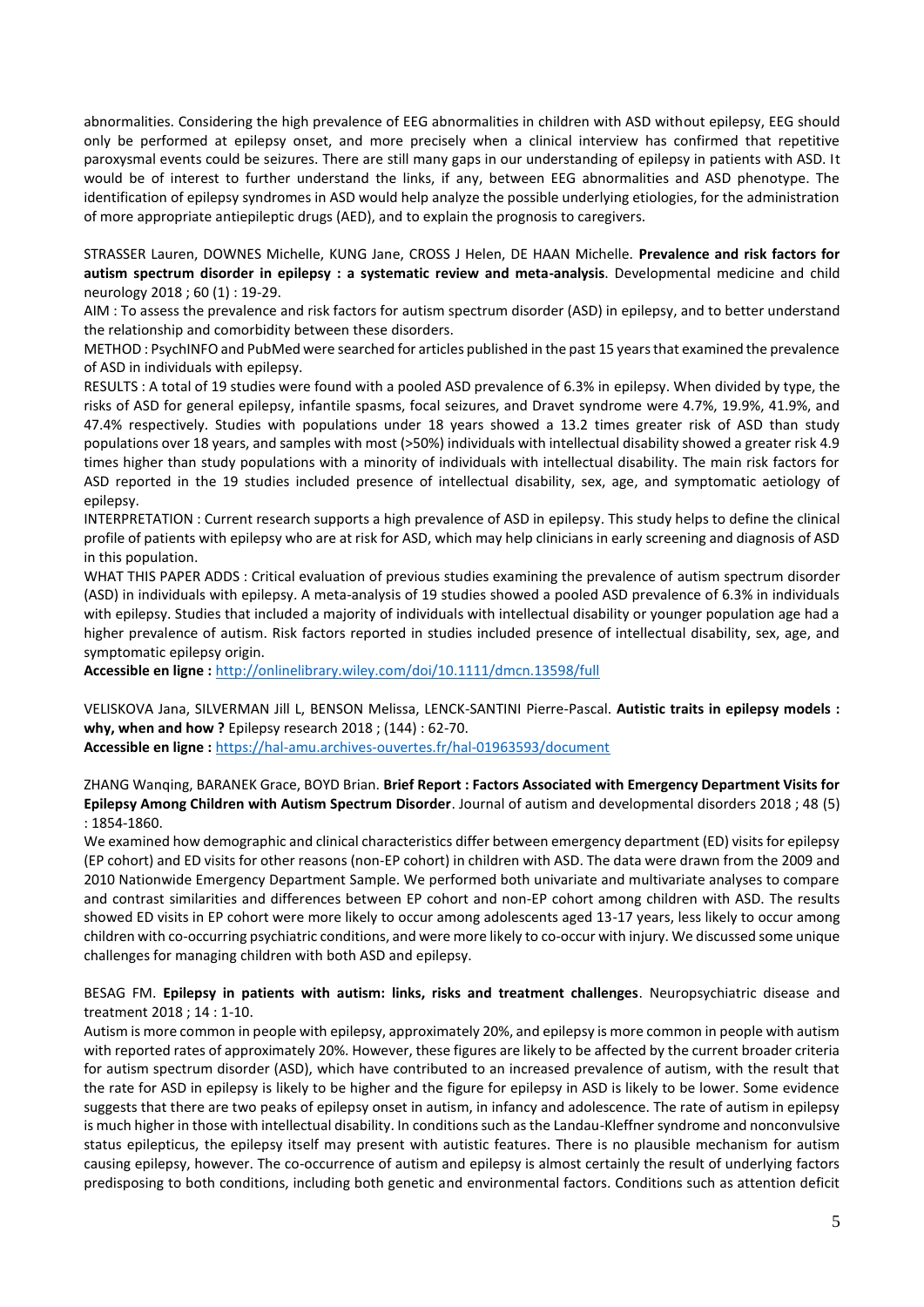hyperactivity disorder, anxiety and sleep disorders are common in both epilepsy and autism. Epilepsy is generally not a contraindication to treating these conditions with suitable medication, but it is important to take account of relevant drug interactions. One of the greatest challenges in autism is to determine why early childhood regression occurs in perhaps 25%. Further research should focus on finding the cause for such regression. Whether epilepsy plays a role in the regression of a subgroup of children with autism who lose skills remains to be determined. **Accessible en ligne :** <https://www.dovepress.com/getfile.php?fileID=39776>

KANG JW, EOM S, HONG W, KWON HE, PARK S, KO A, KANG HC, LEE JS, LEE YM, KIM DS, KIM HD. **Long-term outcome of respective epilepsy surgery in patients with Lennox-Gastaut syndrome**. Pediatrics 2018 ;142 (4) :1-11.

OBJECTIVE: We aimed to evaluate the long-term outcome of resective epilepsy surgery in patients with Lennox-Gastaut syndrome (LGS).

METHODS: We reviewed the case reports of 90 patients with LGS who had undergone resective surgery between 2003 and 2014 at the Severance Children's Hospital and managed them for a minimum period of 2 years.

RESULTS: At the time of surgery, the patients were between 3.0 and 23.5 years old (mean  $\pm$  SD: 9.3  $\pm$  4.4). The time from seizure onset to surgery ranged from 0.7 to 20.1 years (7.2  $\pm$  4.3). On postoperative follow-up for an average period of 6.1 ± 2.2 years (range: 2.1–11.4 years), 45 patients (50.0%) had no seizures, and 15 (16.7%) reported infrequent seizures. Seizure-free outcomes were achieved in 15 of the 21 (71.4%) hemispherectomies, 23 of the 51 (45.1%) multilobar resections, and 7 of the 18 (38.9%) single lobar resections. On high-resolution MRIs, 20 patients (22.2%) had negative findings, 8 of whom (40.0%) became seizure-free after resective surgery. Malformation of cortical development was the most common pathologic finding and was noted in 57 patients (63.3%). Seizure-free patients achieved better adaptive behavior and social competence than did patients with persistent seizures at the second (2–3 years after surgery) and third (4–6 years after surgery) follow-ups, as indicated by social quotients (*P* < .05).

CONCLUSIONS: Resective surgery is a viable option in some patients to treat seizures that are associated with LGS, with a high probability of seizure control and better adaptive function.

**Accessible en ligne :** <https://pediatrics.aappublications.org/content/pediatrics/142/4/e20180449.full.pdf>

TUCHMAN R. **What is the relationship between autism spectrum disorders and epilepsy ?** Seminars in pediatric neurology 2017 ; 24 (4) : 292-300.

The association of epilepsy and autism spectrum disorders (ASD) is best understood by examining the relationship between social cognition, nonsocial cognition, and epilepsy. The relationship between ASD and epilepsy is bidirectional and is strongly linked to intellectual disability (ID). The risk of developing ASD in children with epilepsy is highest in children with early onset seizures, with a high prevalence in children with infantile spasms. The risk of developing epilepsy in children first diagnosed with ASD is highest in those with ID. The prevalence of seizures in ASD increases with age. When epilepsy and ASD coexist, they share common pathophysiological mechanisms. In epilepsy with and without ID, social-cognitive deficits are an important determinant of neurodevelopmental outcomes. Early recognition of social deficits is an important aspect of the comprehensive management of children with epilepsy. Treating the seizures in individuals with epilepsy and ASD is crucial but interventions that address social-cognitive deficits are necessary to maximize neurodevelopmental outcomes.

CHRISTENSEN J, OVERGAARD M, PARNER ET, VESTERGAARD M, SCHENDEL D. **Risk of epilepsy and autism in full and half siblings-A population-based cohort study**. Epilepsia 2016 ;57 (12) :2011-2018.

OBJECTIVE: Epilepsy and autism spectrum disorder (ASD) often occur together in the same individual. However, it remains unknown whether siblings of children with ASD have an increased risk of epilepsy and vice versa. This study determines the risk of ASD and epilepsy among younger siblings of children with ASD and epilepsy.

DESIGN: The study included all children born in Denmark between January 1, 1980 and 31 December 2006 who participated in follow-up until December 31, 2012 (1,663,302 children). We used Cox regression to calculate the adjusted hazard ratio (aHR) and the Kaplan-Meier method to calculate the cumulative incidence.

RESULTS : The overall aHR of epilepsy in younger siblings increased by 70% (aHR 1.70, 95% confidence interval [CI] 1.34- 2.16%) if the older sibling had ASD compared with siblings where the older sibling did not have ASD. The cumulative incidence of epilepsy at 20 years of age was 2.54% (95% CI 1.97-3.26%) if the older sibling had ASD, whereas the cumulative incidence of epilepsy at 20 years of age was 1.63% (95% CI 1.60-1.66%) if the older sibling did not have ASD. The overall aHR of ASD in younger siblings increased by 54% if the older sibling had epilepsy (aHR 1.54, 95% CI 1.32-1.80) compared with siblings where the older sibling did not have epilepsy. The cumulative incidence of ASD at 20 years of age was 2.06% (95% CI 1.84-2.32%) if the older sibling had epilepsy, whereas the cumulative incidence of ASD at 20 years of age was 1.27% (95% CI 1.25-1.29%) if the older sibling did not have epilepsy.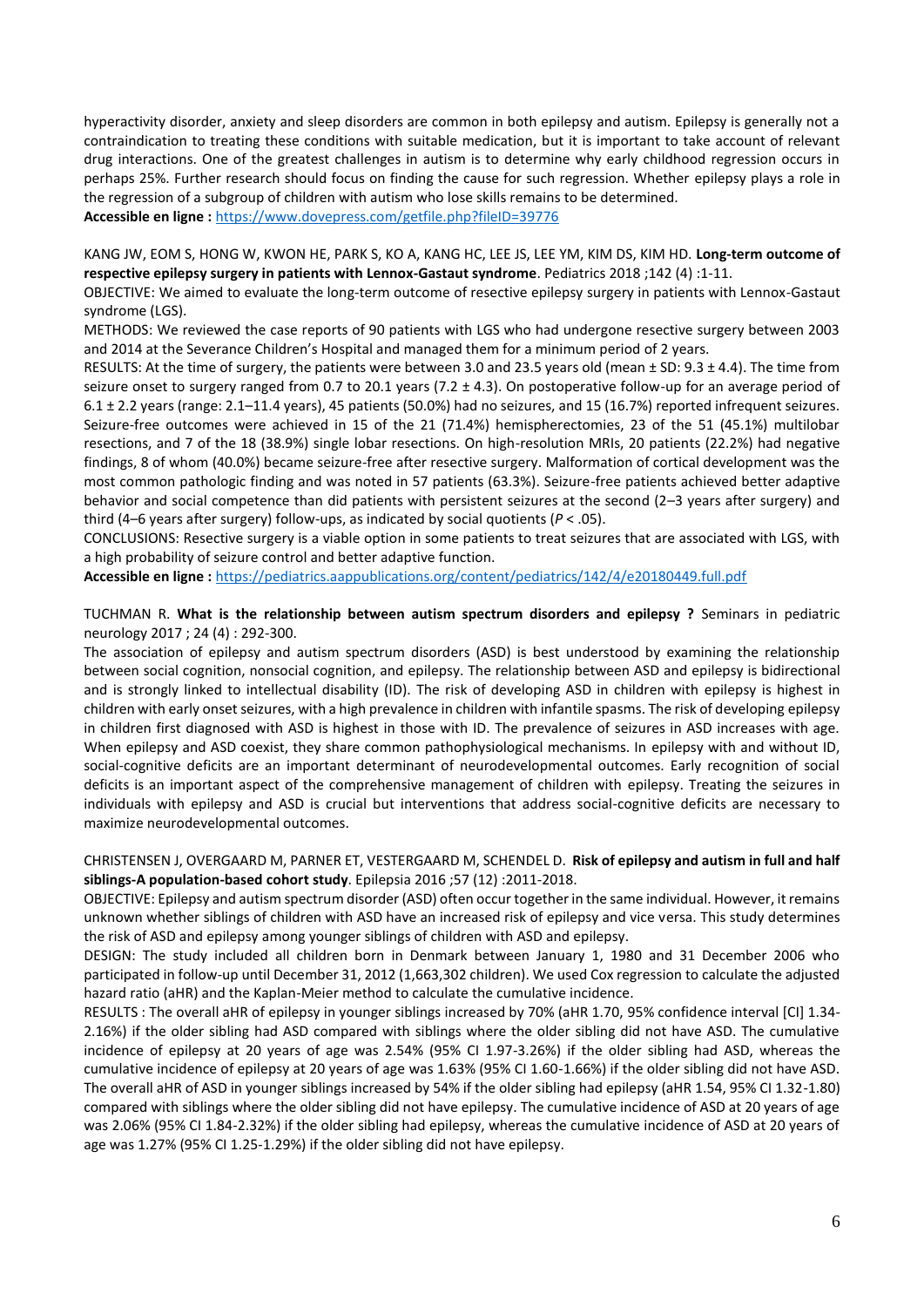SIGNIFICANCE: The cross-disorder sibling risk of epilepsy and ASD was increased for the two disorders, which suggests that genes or environmental factors shared by family members may play a causal role in the co-occurrence of ASD and epilepsy.

**Accessible en ligne :** <https://onlinelibrary.wiley.com/doi/full/10.1111/epi.13595>

BERKVENS J.J.L., VEUGEN I., VEENDRICK-MEEKES M.J.B.M., SNOEIJEN-SCHOUWENAARS F.M., SCHELHAAS H.J., WILLEMSEN M.H., TAN I.Y., ALDENKAMP A.P. **Autism and behavior in adult patients with Dravet syndrome (DS)**. Epilepsy & behavior june 2015 ; 47 : 11-16.

BESAG Franck MC, FRYE Richard E, GHACIBEH Georges A et. al. **Epilepsy and autism [special section]**. Epilepsy & behavior june 2015 ; 47 : 143-206.

Contient :

- BESAG Franck MC. **Current controversies in the relationships between autism and epilepsy**, pp. 143-146.

- FRYE Richard E . **Metabolic and mitochondrial disorders associated with epilepsy in children with autism spectrum disorder**, pp. 147-157.

#### **Accessible en ligne :**

[https://reader.elsevier.com/reader/sd/pii/S1525505014004120?token=0F1E3C977FB85EA161EB3C4E9F77BFCBC24433](https://reader.elsevier.com/reader/sd/pii/S1525505014004120?token=0F1E3C977FB85EA161EB3C4E9F77BFCBC2443340140D77CF811409929C5A0DF5C8CB5FD9D1BF83035BB623136AD6140E) [40140D77CF811409929C5A0DF5C8CB5FD9D1BF83035BB623136AD6140E](https://reader.elsevier.com/reader/sd/pii/S1525505014004120?token=0F1E3C977FB85EA161EB3C4E9F77BFCBC2443340140D77CF811409929C5A0DF5C8CB5FD9D1BF83035BB623136AD6140E)

- GHACIBEH Georges A , FIELDS Cheryl. **Interictal epileptiform activity and autism**, pp. 158-162.
- TRAUNER Doris A. **Behavioral correlates of epileptiform abnormalities in autism**, pp. 163-166.
- SASAKI Masayuki. **SPECT findings in autism spectrum disorders and medically refractory seizures**, pp. 167-171.

- BLACKMON Karen. **Structural MRI biomarkers of shared pathogenesis in autism spectrum disorder and epilepsy**, pp. 172-182.

- EL ACHKAR Christelle M, SPENCE Sarah J. **Clinical characteristics of children and young adults with co-occuring autism spectrum disorder and epilepsy**, pp. 183-190.

- HOON LEE Bo, SMITH Tristram, PACIORKOWSKI Alex R. **Autism spectrum disorder and epilepsy : Disorders with a shared biology**, pp. 191-201.
- ACCARDO Jennifer A, MALOW Beth A. **Sleep, epilepsy, and autism**, pp. 202-206.

WAKEFORD S, HINVEST N, RING H, BROSNAN M. **Autistic characteristics in adults with epilepsy and perceived seizure activity.** Epilepsy & behavior 2015 ; 52 : 244-250.

The prevalence of autism spectrum disorders in epilepsy is approximately 15%-47%, with previous research by Wakeford and colleagues reporting higher autistic traits in adults with epilepsy. The aim of this study was to investigate autistic characteristics and their relationship to having seizures by employing two behavioral assessments in two samples: adults with epilepsy and controls.

METHOD: The study employed the Social Responsiveness Scale - Shortened (SRS-S) (patients with epilepsy (n=76), control (n=19)) and the brief Repetitive Behavior Scale -Revised (RBS-R) (patients with epilepsy (n=47), control (n=21)). This study employed a unique method to quantify the extent to which autistic characteristics are related to perceived mild seizure activity. Adults with epilepsy were instructed to rate their usual behavior on each assessment and, at the same time, rate their behavior again when they perceived that they were having mild seizure activity.

RESULTS: Significantly higher SRS-S scores were related to having a diagnosis of epilepsy and were perceived by adults with epilepsy to increase during mild seizure activity. These scores positively correlated with antiepileptic drug control. No difference was found for RBS-R scores in adults with epilepsy compared with controls.

CONCLUSION: Together, these results suggest that adults with epilepsy have higher autistic characteristics measured by the social responsiveness scale, while sameness behaviors remain unimpaired. The autistic characteristics measured by the social responsiveness scale were reported by adults with epilepsy to be more severe during their mild seizure activity.

#### JEST SS, TUCHMAN R. **Autism Spectrum Disorder and Epilepsy: Two Sides of the Same Coin?** Journal of child neurology 2015 Dec ; 30 (14) : 1963-1971.

Autism spectrum disorders and epilepsy commonly co-occur. In this review, we consider some unresolved questions regarding the temporal relationship, causal mechanisms, and clinical stratification of this comorbidity, highlighting throughout the interplay between autism spectrum disorder, epilepsy, and intellectual disability. We present data on the clinical characterization of children with autism spectrum disorder and epilepsy, discussing distinctive phenotypes in children with this comorbidity. Although some distinctive clinical features emerge, this comorbidity also informs convergent pathways in genetic variants that cause synaptic dysfunction. We then move beyond diagnostic categorization and consider the extent to which electrophysiology as a quantitative biomarker may help guide efforts in clinical stratification and outcome prediction. Epilepsy, and atypical electrophysiological patterns, in autism spectrum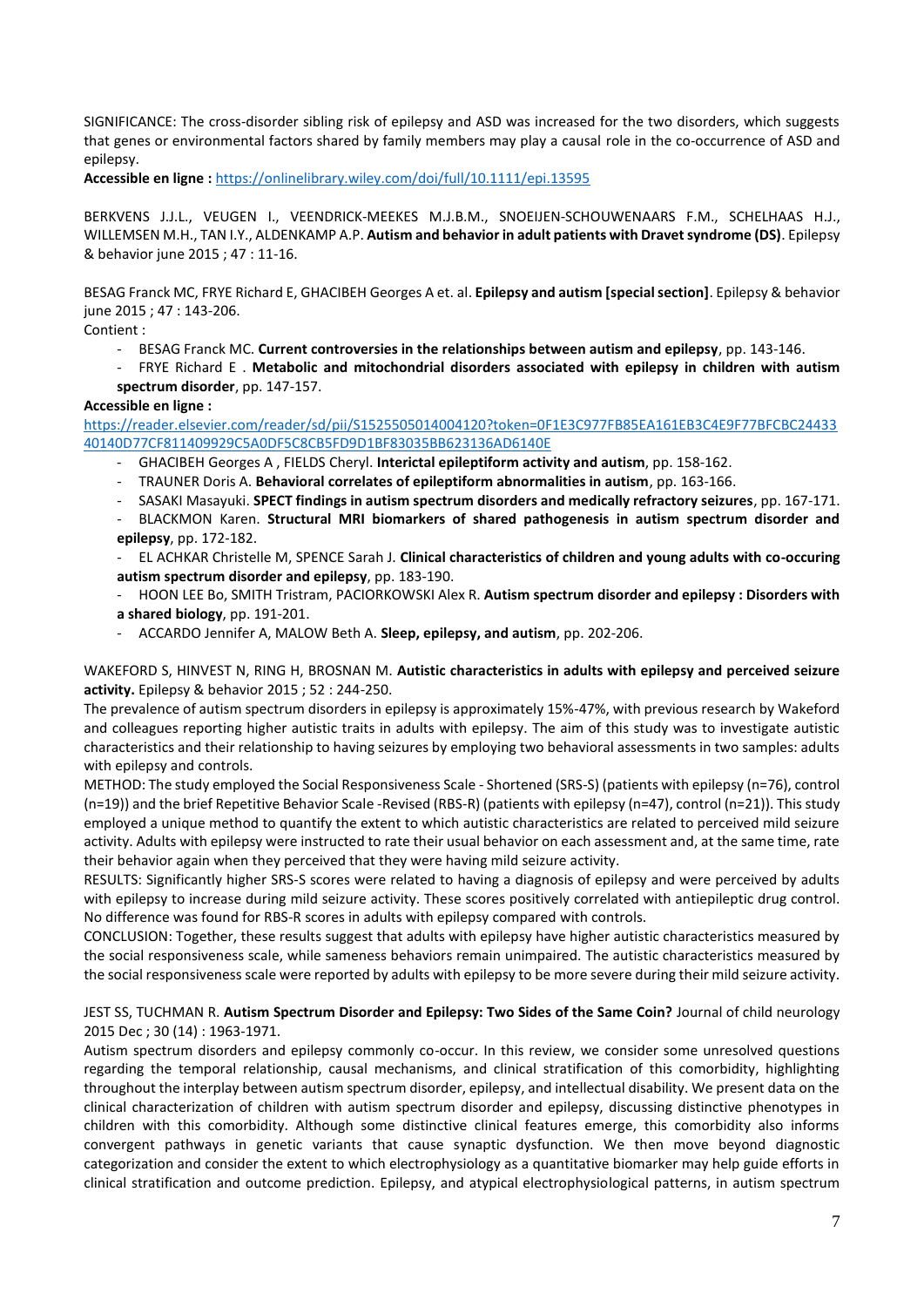disorder may inform the definition of biologically meaningful subgroups within the spectrum that, in turn, can shed light on potential targets for intervention.

**Accessible en ligne :** <https://www.ncbi.nlm.nih.gov/pmc/articles/PMC4648708/>

#### VISCIDI EW, JOHNSON AL, SPENCE SJ, BUKA SL, MORROW EM, TRICHE EW. **The association between epilepsy and autism symptoms and maladaptive behaviors in children with autism spectrum disorder**. Autism 2014 ; 18 (8) : 996-1006.

Epilepsy is common in children with autism spectrum disorder (ASD) but little is known about how seizures impact the autism phenotype. The association between epilepsy and autism symptoms and associated maladaptive behaviors was examined in 2,645 children with ASD, of whom 139 had epilepsy, from the Simons Simplex Collection. Children with ASD and epilepsy had significantly more autism symptoms and maladaptive behaviors than children without epilepsy. However, after adjusting for IQ, only hyperactivity symptoms remained significantly increased (13% higher) in the epilepsy group. Among children with ASD without co-occurring intellectual disability, children with epilepsy had significantly more irritability (20% higher) and hyperactivity (24% higher) symptoms. This is the largest study to date comparing the autism phenotype in children with ASD with and without epilepsy. Children with ASD and epilepsy showed greater impairment than children without epilepsy, which was mostly explained by the lower IQ of the epilepsy group. These findings have important clinical implications for patients with ASD.

**Accessible en ligne :** <https://www.ncbi.nlm.nih.gov/pmc/articles/PMC4002664/>

MALO Isabelle, AUVIN Stéphane. **Autisme et épilepsie, une association fréquente.** Déclic 2014 ; (159) : 42-44. S'il est connu, le lien entre épilepsie et autisme reste pourtant complexe à établir avec certitude. Notamment en raison des ressemblances troublantes entre les manifestations épileptiques et celles dues aux syndromes autistiques.

#### LO-CASTRO A, CURATOLO P. **Epilepsy associated with autism and attention deficit hyperactivity disorder: is there a genetic link?** Brain & Development 2014 ; 36 (3) : 185-93.

Autism Spectrum Disorders (ASDs) and Attention Deficit and Hyperactivity Disorder (ADHD) are the most common comorbid conditions associated with childhood epilepsy. The co-occurrence of an epilepsy/autism phenotype or an epilepsy/ADHD phenotype has a complex and heterogeneous pathogenesis, resulting from several altered neurobiological mechanisms involved in early brain development, and influencing synaptic plasticity, neurotransmission and functional connectivity. Rare clinically relevant chromosomal aberrations, in addition to environmental factors, may confer an increased risk for ASDs/ADHD comorbid with epilepsy. The majority of the candidate genes are involved in synaptic formation/remodeling/maintenance (NRX1, CNTN4, DCLK2, CNTNAP2, TRIM32, ASTN2, CTNTN5, SYN1), neurotransmission (SYNGAP1, GABRG1, CHRNA7), or DNA methylation/chromatin remodeling (MBD5). Two genetic disorders, such as Tuberous sclerosis and Fragile X syndrome may serve as models for understanding the common pathogenic pathways leading to ASDs and ADHD comorbidities in children with epilepsy, offering the potential for new biologically focused treatment options.

AMIET C, GOURFINKEL-AN I, LAURENT C, CARAYOL J, GENIN B, LEGUERN E, TORDJMAN S, COHEN D. **Epilepsy in simplex autism pedigrees is much lower than in multiplex pedigrees.** Biological Psychiatry 2013 ; 74 : e3-4.

#### AMIET C, GOURFINKEL-AN I, LAURENT C, BODEAU N, GENIN B, LEGUERN E, TORDJMAN S, COHEN D. **Epilepsy in multiplex autism pedigrees is associated with intellectual disability and known genetic and non genetic causes, but not with gender.** Molecular Autism 2013 ; 4 : e47.

#### OUSS Lisa. **Troubles psychopathologiques de l'enfant épileptique : vers un modèle épigénétique ?** Contraste 2013 ; (38) : 73-101.

Cet article fait le point sur les troubles psychopathologiques de l'enfant épileptique. Malgré les nombreux progrès de la prévention et du traitement médical de l'épilepsie de l'enfant, le taux de troubles psychopathologiques reste stable depuis plus de trente ans. Certains troubles ne sont pas plus fréquemment retrouvés que chez des témoins avec maladie chronique (dépression), alors que d'autres le sont davantage (troubles de l'attention, troubles sociaux, troubles de la pensée), ou sont particulièrement associés à certains syndromes épileptiques (troubles envahissants du développement). D'autre part, des troubles du comportement et la dépression sont parfois retrouvés avant l'apparition d'une épilepsie, ce qui plaide en faveur d'un dysfonctionnement neurobiologique commun à l'épilepsie et aux troubles psychiatriques. L'étude des variables influençant l'apparition de tels troubles montre des résultats contradictoires. Les variables propres à l'épilepsie ne semblent pas influer sur les troubles psychiatriques, sauf par le biais des troubles cognitifs secondaires à l'épilepsie. En revanche, les variables familiales (troubles du fonctionnement familial, dépression maternelle plus fréquemment retrouvés que chez les parents d'enfants témoins), et surtout la perception parentale du contrôle de l'épilepsie prédisent mieux l'ajustement parental que le niveau de contrôle de l'épilepsie. Tous les auteurs soulignent que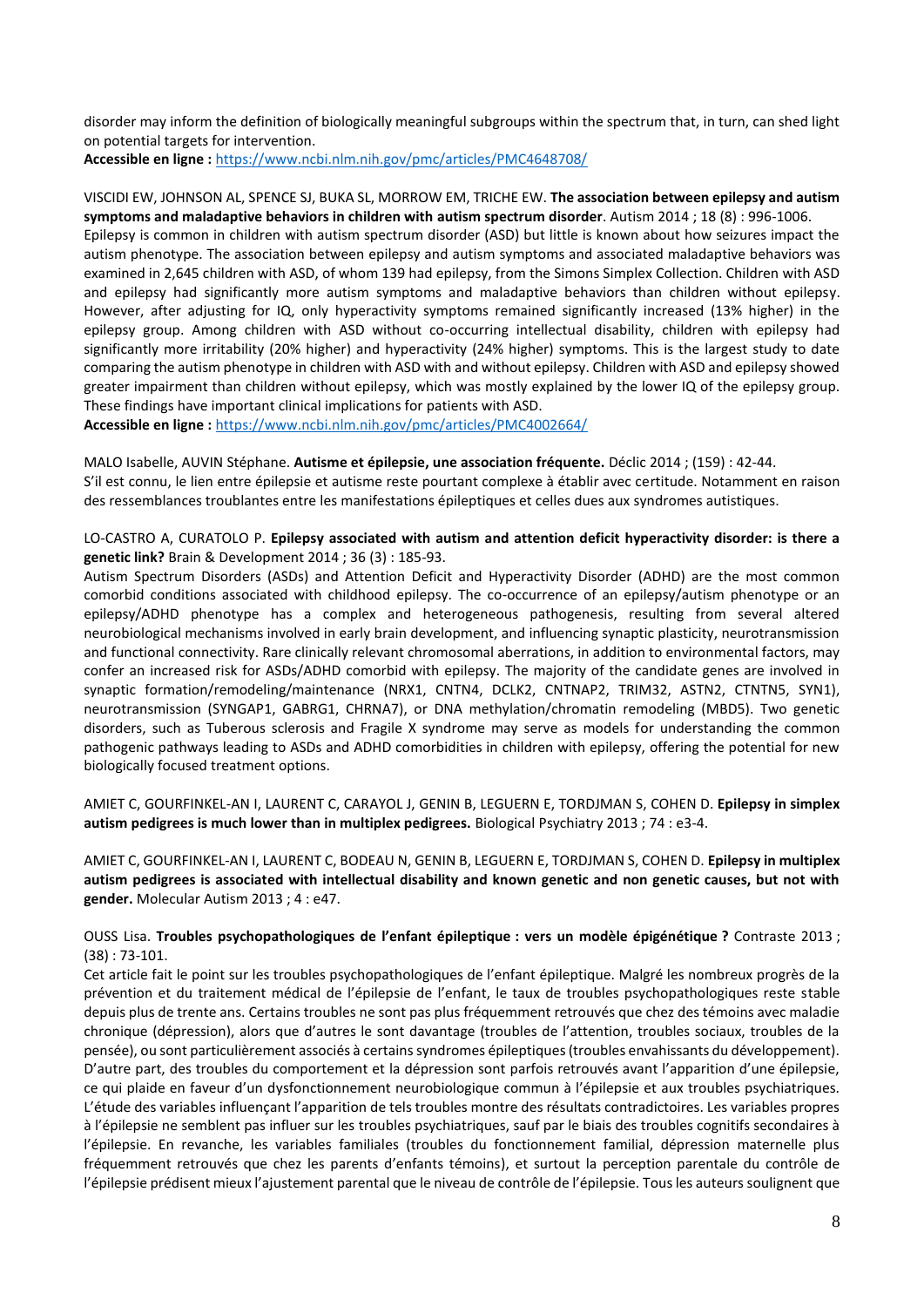malgré ce constat, la prise en charge psychiatrique est notoirement insuffisante. Ces résultats incitent à proposer des modèles complexes pour mieux comprendre, évaluer et traiter ces troubles, comme les modèles complémentaires et épigénétiques.

VIGNES Céline, VAN BAKEL Marit, DELOBEL Malika, KLAPOUSZCZAK Dana, ARNAUD Catherine, CANS Christine, MAFFRE T, RAYNAUD JP. **Prévalence de l'autisme et autres troubles envahissants du développement : données des registres français de population, générations 1995-2002**. Neuropsychiatrie de l'enfance et de l'adolescence 2013 ;61 (1) : 23-30. Contexte et objectif : L'augmentation de prévalence des troubles envahissants du développement est documentée dans

la littérature internationale, mais les données restent parcellaires en France. L'objectif est d'analyser l'évolution récente des prévalences des TED à partir des données des deux registres de population en France.

Méthode : Ces deux structures enregistrent tous les cas de troubles envahissants du développement chez les enfants résidant dans les départements concernés au cours de leur huitième année de vie, après accord parental. Les données sont recueillies à partir des dossiers médicaux disponibles dans les différentes sources de données et les diagnostics sont codés selon la Classification internationale des maladies (CIM10). Les données présentées ici concernent les enfants nés entre 1995 et 2002. Les taux de prévalence ont été calculés pour 10 000 enfants résidant dans leur huitième année dans chaque département.

Résultats : Le taux de prévalence global dans la huitième année de vie sur l'ensemble de la période était de 31,9 pour 10 000 enfants en Haute-Garonne et de 34,9 pour 10 000 en Isère, avec une tendance à l'augmentation entre 1995 et 2002 significative en Haute-Garonne. Le sex-ratio était de 3,8 et 3,5 respectivement en Haute-Garonne et en Isère. Dans les deux départements, environ la moitié des enfants présentait une déficience intellectuelle associée.

Conclusion : Les données issues des deux registres français sont tout à fait comparables et montrent des taux de prévalence des troubles envahissants du développement qui se situent dans la fourchette basse de ceux publiés dans la littérature internationale.

#### **Accessible en ligne :**

https://www.researchgate.net/publication/256008279 Prevalence de l'autisme et autres troubles envahissants du [\\_developpement\\_donnees\\_des\\_registres\\_francais\\_de\\_population\\_Generations\\_1995-2002](https://www.researchgate.net/publication/256008279_Prevalence_de_l)

#### BERG Anne T, PLIOPLYS Sigita. **Epilepsy and autism : is there a special relationship ?** Epilepsy & behavior 2012 ; 23 (3) : 193-198.

Increasingly, there has been an interest in the association between epilepsy and autism. The high frequency of autism in some of the early-onset developmental encephalopathic epilepsies is frequently cited as evidence of the relationship between autism and epilepsy. While these specific forms of epilepsy carry a higher than expected risk of autism, most if not all of the association may be due to intellectual disability (ID). The high prevalence of interictal EEG discharges in children with autism is also cited as further evidence although errors in the diagnosis of epilepsy seem to account for at least part of those findings. The prevalence of ID is substantially elevated in children with either epilepsy or autism. In the absence of ID, there is little evidence of a substantial, if any, increased risk of autism in children with epilepsy. Further, although the reported prevalence of autism has increased over the last several years, much of this increase may be attributable to changes in diagnostic practices, conceptualization of autism in the presence of ID, and laws requiring provision of services for children with autism. In the context of these temporal trends, any further efforts to tease apart the relationships between epilepsy, ID, and autism will have to address head-on the accuracy of diagnosis of all three conditions before we can determine whether there is indeed a special relationship between autism and epilepsy. **Accessible en ligne :** <https://www.ncbi.nlm.nih.gov/pmc/articles/PMC3307824/>

PRALINE J, de TOFFOL B, TASTET J, LAUMONNIER F, BENEDETTI H, ANDRES C, VOURC'H P, THOMAZEAU B, COTTENCEAU H, BARTHELEMY C, BONNET-BIRLHAUT F, OUSS-RYNGAERT L, BODDAERT N, BARGGIACHI A, BRUNELLE F, CHABANE N, ZILBOVICIUS M, PEDESPAN JM, CABASSON S, VILLEGA F, HUSSON M, ESPIL C, TAUZIET V, CALMETTES ML. **Epilepsie et autisme [dossier].** Les cahiers d'épilepsie 2012 ; 2 (1) : 3-39.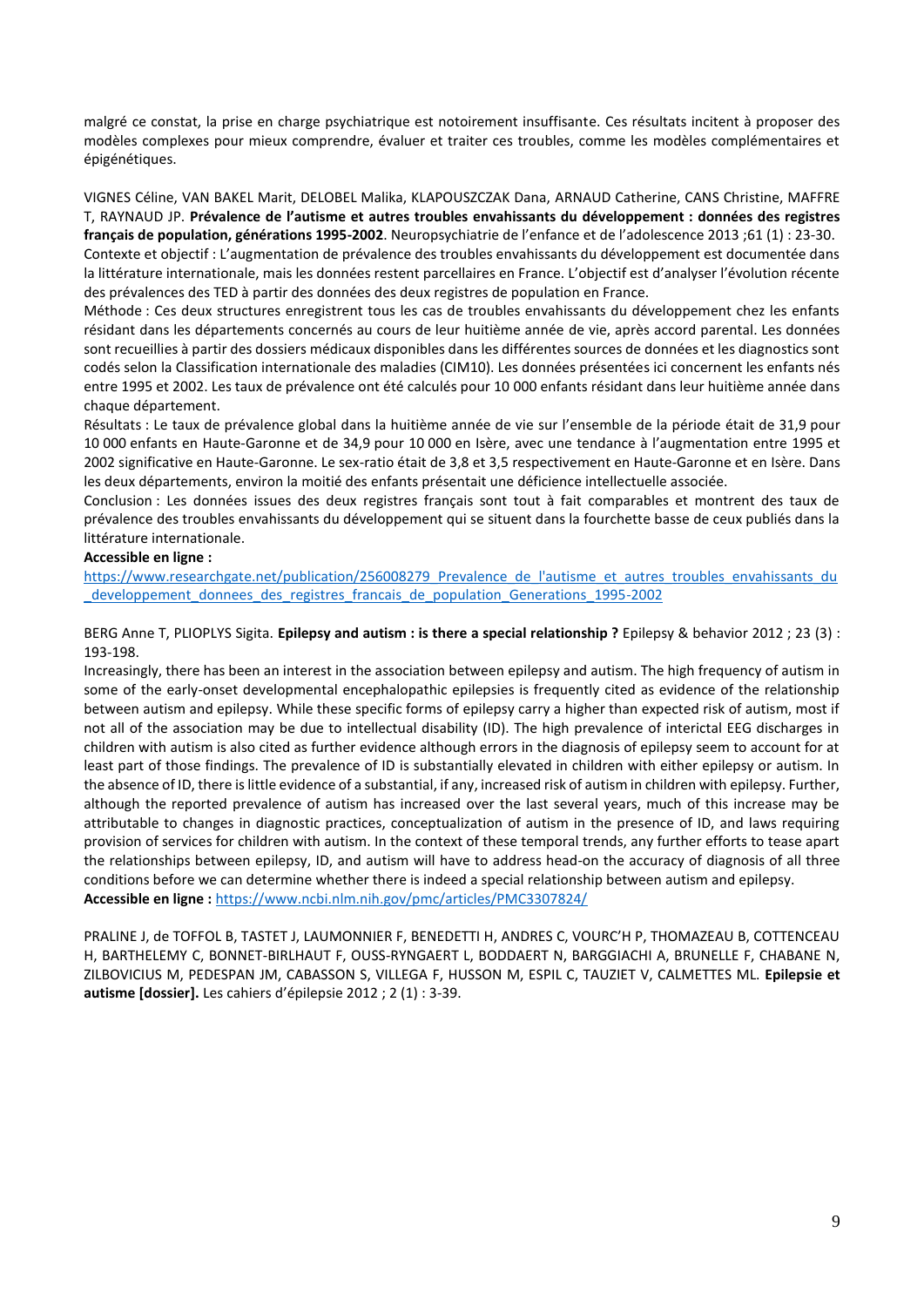BOLTON Patrick F, CARCANI-RATHWELL Iris, HUTTON Jane et. al. **Epilepsy in autism : features and correlates.** British journal of psychiatry 2011 ; 198 (4) : 289-294.

Background : Epilepsy occurs in a significant minority of individuals with autism, but few long-term follow-up studies have been reported, so the prevalence, features (type of seizures, age at onset and severity, etc.) and correlates (IQ history of regression, family history) have only partially been identified.

Aims : To undertake a long-term follow-up study of individuals with autism in order to better characterise the features and correlates of epilepsy in individuals with autism.

#### **Accessible en ligne :**

[https://www.cambridge.org/core/journals/the-british-journal-of-psychiatry/article/epilepsy-in-autism-features-and](https://www.cambridge.org/core/journals/the-british-journal-of-psychiatry/article/epilepsy-in-autism-features-and-correlates/A22BEF7D3EF24E1F4965689652E19A08/core-reader)[correlates/A22BEF7D3EF24E1F4965689652E19A08/core-reader](https://www.cambridge.org/core/journals/the-british-journal-of-psychiatry/article/epilepsy-in-autism-features-and-correlates/A22BEF7D3EF24E1F4965689652E19A08/core-reader)

AMIET Claire. **Autisme et épilepsie**. Sésame 2010 ; (173) : 2-3.

RAYNAUD Jean-Philippe. **Comorbidités somatiques dans l'autisme.** Sésame 2010 ; (173) : 2-6.

#### AMIET C, GOURFINKEL-AN I, CONSOLI A, PERISSE D, COHEN D. **Epilepsie et autisme : une association complexe**. Archives de pédiatrie 2010 ; 17 (6) : 650-651.

Décrite depuis longtemps, l'association entre autisme et épilepsie est maintenant clairement établie. Chez les sujets autistes, la prévalence de l'épilepsie est évaluée, selon les études, entre 5 et 40 % [1]. Ces taux sont nettement supérieurs à ceux observés dans la population générale qui sont proches de 0,5 à 1 %. Certains facteurs de risque de l'épilepsie dans l'autisme ont été identifiés ; nous les développerons. La signification physiopathologique de cette association reste peu claire mais interroge : S'agit-il d'un lien comorbide sous tendu par une origine commune ? L'autisme est-il induit par l'épilepsie ? Ou bien est-ce une association fortuite ? Enfin, nous évoquerons quelques implications thérapeutiques de cette association.

**Accessible en ligne :**

<http://speapsl.aphp.fr/pdfpublications/2010/2010-17.pdf>

RAYNAUD Jean-Philippe. **Comorbidités somatiques dans l'autisme : état des connaissances.** Sésame 2010 ; 176 : 2-6.

#### RIQUET A. CUISSET JM, CUVELLIER JC, JORIOT S, PETIT F, VALLEE L. **Spécificités de la sclérose tubéreuse de Bourneville chez l'enfant**. Archives de pédiatrie 2010 ; 17 : 1338-1345.

La sclérose tubéreuse de Bourneville (STB) est une maladie génétique d'expression multisystémique causée par une mutation des gènes de la sclérose tubéreuse (*TSC1* ou *TSC2*). En pédiatrie, l'expression clinique de la maladie est très liée à l'âge de l'enfant. Le but de l'article est de préciser les manifestations rencontrées en période ante- ou périnatale ainsi que les formes cliniques du nourrisson, de l'enfant et de l'adolescent. En période ante- ou périnatale seules les atteintes cardiaques ou cérébrales peuvent être détectées. Les formes cliniques du nourrisson sont dominées par la survenue d'une épilepsie précoce de type syndrome de West. Chez l'enfant de 2 à 10 ans, l'expression neurologique reste au premier plan (épilepsie, déficience intellectuelle, autisme) mais il faut également s'attacher à repérer les atteintes extraneurologiques. Les formes de l'adolescent se rapprochent de celles de l'adulte imposant la recherche d'une éventuelle atteinte rénale ou pulmonaire (chez la fille uniquement) parallèlement au suivi neurologique. La connaissance des spécificités de la maladie propres à chaque tranche d'âge permet un diagnostic précoce et une prise en charge optimale de ces patients et de leur famille, avec une place particulière pour la consultation multidisciplinaire.

#### AMIET Claire, GOURFINKEL-An Isabelle, BOUZAMONDO Anissa, TORDJMAN Sylvie, BAULAC Michel, LECHAT Philippe, MOTTRON Laurent, COHEN David**. Epilepsy in autism is associated with intellectual disability and gender: evidence from a meta-analysis**. Biological psychiatry 2008 ; (7) : 577-582.

Background : The association between epilepsy and autism is consistently reported, with a wide range of prevalence rates. This may be attributed to the heterogeneity of the samples with respect to age, comorbidity, sex, and intellectual disability (ID). We aimed to compare the prevalence of epilepsy 1) among autistic patients with ID versus autistic patients without ID and 2) among male versus female autistic patients.

**Accessible en ligne :** <http://speapsl.aphp.fr/pdfpublications/2008/2008-3.pdf>

CANITANO Robert. **Epilepsy in autism spectrum disorders.** European child & adolescent psychiatry 2007 ; 16 (1) : 61-66. Epilepsy is quite common in autism spectrum disorders, and it is increasingly recognized as an additional clinical problem that must be dealt with. The rate of comorbidity varies, depending upon the age and type of disorder, and currently the conservative estimate of comorbidity cases is 20-25% of the whole spectrum. Major risk factors for seizure occurrence are mental retardation and additional neurological disorders, as well as some specific associated medical conditions.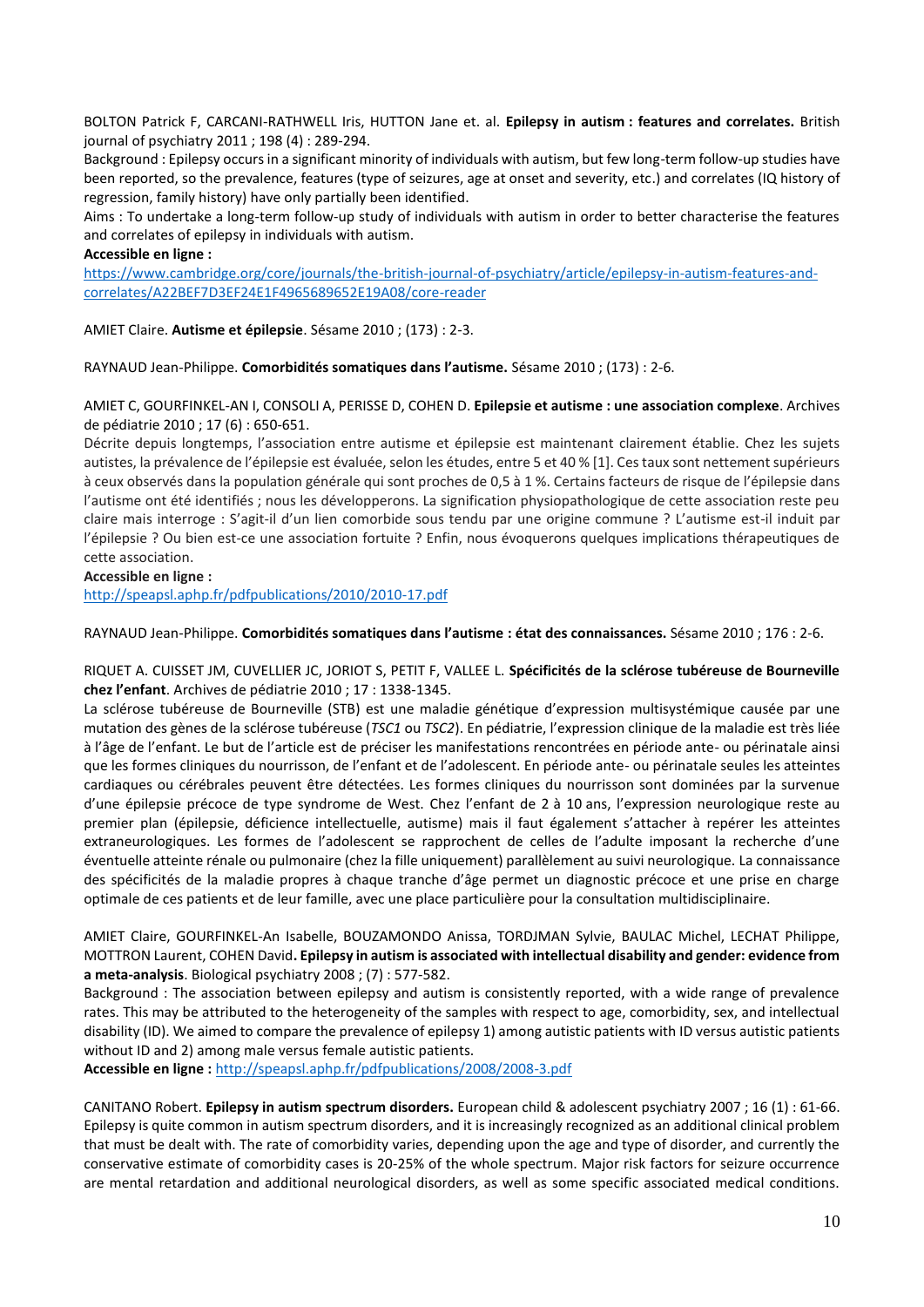Autism with regression has been reported in one-third of children with previously normal or nearly normal development. In an unknown proportion of these subjects, epileptic disorders are concomitant, leading to so-called autistic epileptiform regression. Furthermore, epileptiform abnormalities without seizures are frequent in this population and their role in the development of the nuclear disturbances of autism is controversial. The therapeutic approaches to epilepsy in autism are conventional treatments, yet when seizures are not evident, there is still controversy. Anticonvulsant medications could also potentially interfere with mood and behavioral disturbances frequently observed in ASD. The current understanding of the association between epilepsy and autism is still limited, but from a clinical point of view this association should not be overlooked, and it should be routinely investigated.

BERCIER Marie-Claude, VIVALDI Joseph. **Pourquoi un symptôme épileptique chez une enfant autiste ?** Le coq héron 2006 ; 186 (3) : 147-174.

À travers le cas d'un enfant autiste sans langage et présentant secondairement des crises épileptiques, nous proposons d'étudier la signification psychopathologique du symptôme épileptique. Malgré une pathologie psychotique sévère, l'accueil en hôpital de jour et la prise en charge psychothérapique ont permis une évolution et des aménagements sensibles dans son fonctionnement intrapsychique et relationnel, liés à la rencontre intersubjective. L'analyse clinique et les repérages spécifiques ont favorisé une meilleure appréhension de la pathogénie des crises comitiales, en rapport notamment avec des carences affectives précoces par distorsion et discontinuité. La psychothérapie met en évidence des mouvements intrapsychiques dynamiques et évolutifs, avec un passage de l'état autistique vers une psychose symbiotique et une manifestation des crises épileptiques de plus en plus espacée, ce qui conduit l'enfant vers une ouverture relationnelle et un début de socialisation.

HIZEM Y, GARGOURI M, BEN DJEBARA M, JEMLI F, GOUIDER R. **Autisme syndromique et épilepsie**. rmnsci.net, n°1, 19 novembre 2006

CHAUVET Iona, DAMSA Cristian, PIRROTTA Roberto, MARIS Susan, LAZIGNAC Coralie, BEYENBURG Stefan. **Troubles autistiques, ou épilepsie ? Sclérose tubéreuse de Bourneville, à propos d'un cas clinique.** Epileptologie 2005, pp. 168- 171.

**Accessible en ligne :** [https://www.epi.ch/wp-content/uploads/Artikel-Chauvet\\_4\\_05.pdf](https://www.epi.ch/wp-content/uploads/Artikel-Chauvet_4_05.pdf)

DANIELSSON S, GILBERG I, BILLSTEDT E, GILBERG C, OLSSON I. **Epilepsy in young adults with autism : a prospective population based follow up study of 120 individuals diagnosed in childhood**. Epilepsia 2005 ; 46 (6) : 918-923.

PURPOSE: Little is known about the long-term outcome of epilepsy in autism and the epilepsy characteristics of adults with autism. This prospective population-based study was conducted in an attempt to point out differences on a group basis between adults with autism with or without epilepsy, and to describe the occurrence, the seizure characteristics, and the outcome of epilepsy in autism.

METHODS: One hundred eight of 120 individuals with autism diagnosed in childhood and followed up prospectively for a period of 13-22 years were reevaluated at ages 17-40 years. As adults, the majority had mental retardation and autistic disorder or autistic-like condition. Interviews were performed with the caretakers of 42 of 43 individuals with a history of epilepsy, and their medical records were reviewed.

RESULTS: Adults with autism and mental retardation constituted a severely disabled group. On a group basis, both the cognitive level and the adaptive behavior level were lower in the epilepsy group than in the nonepilepsy group (p<0.05). In all, 38% had epilepsy. One third had epilepsy onset before age 2 years. Remission of epilepsy was seen in 16%. Partial seizures with or without secondarily generalized seizures were the dominating seizure type.

CONCLUSIONS: In a community sample of individuals with autism followed up from childhood through to adult age, one of three had epilepsy since childhood/adolescence. Severe mental retardation and autism are significantly associated with epilepsy, especially in female patients. Seizure frequency has a great impact on the individuals' lives. Specialist medical care is needed in this severely communication-disabled population.

**Accessible en ligne :** <https://onlinelibrary.wiley.com/doi/epdf/10.1111/j.1528-1167.2005.57504.x>

#### JULLIEN Anne. **Autisme, crises convulsives, sclérose tubéreuse de Bourneville. Démarche diagnostique chez le jeune enfant et sa famille.** Devenir 2002 ; 14 : 121-143.

Désiré Magloire Bourneville était un aliéniste français qui a longtemps dirigé le quartier spécial des enfants épileptiques et des idiots de l'hospice de Bicêtre à la fin du XIX<sup>e</sup> siècle (Bonduelle, 1991). Bien connu des psychiatres, il l'est moins des somaticiens bien qu'il ait laissé son nom dans la terminologie française à la sclérose tubéreuse.

Il fut le premier à découvrir chez certains patients épileptiques et idiots, des lésions de sclérose qu'il qualifia de tubéreuse en référence à leur aspect macroscopique qui rappelait la pomme de terre (Bourneville, 1880).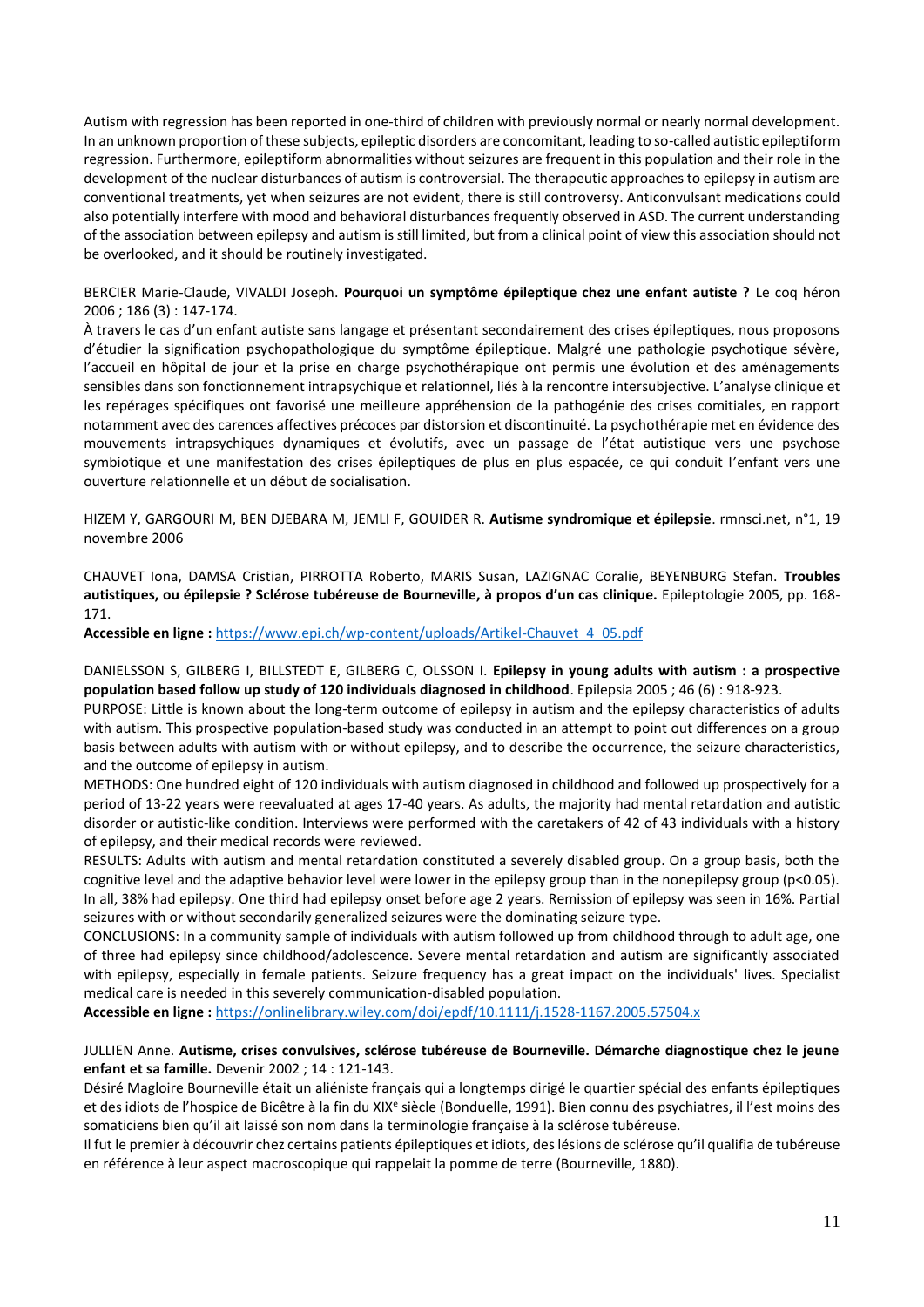Il fallut de nombreuses années pour qu'on détermine la sémiologie complète de cette maladie génétique complexe qui se caractérise par des atteintes multiviscérales aboutissant à des tableaux cliniques très variables d'un patient à l'autre.

Dans les années trente, avant la première description de l'autisme infantile par Kanner, Critchley et Earl (1932) ont décrit des comportements autistiques chez des patients atteints de sclérose tubéreuse de Bourneville (STB): stéréotypies gestuelles, écholalies, retard dans les contacts sociaux et repli (Critchley et Earl, 1932).

Pourtant, ce n'est que récemment que la STB a été reconnue comme un facteur organique retrouvé relativement fréquemment chez les patients autistiques.

Mais devant quel enfant autistique le pédopsychiatre doit-il se poser la question d'une sclérose tubéreuse? Nous tenterons de répondre à cette question après avoir fait le point sur les connaissances actuelles de l'association sclérose tubéreuse et autisme. D'autre part, comme de nombreuses maladies d'origine génétique, la STB est actuellement l'objet d'une discussion éthique depuis l'avènement du diagnostic anté-natal. Nous en discuterons les indications et les conséquences dans la dynamique familiale.

TUCHMAN Roberto, RAPIN Isabelle. **Epilepsy in autism**. The Lancet neurology 2002 ; 1 (6) : 352-358.

There is an increased but variable risk of epilepsy in autism. Three main factors—age, cognitive level, and type of language disorder—account for variability in the reported prevalence of epilepsy. The prevalence is highest in studies that have included adolescents and young adults, individuals with moderate to severe mental retardation and those with motor deficits, and individuals with severe receptive language deficits. The association of autism with clinical or subclinical epilepsy might denote common genetic factors in some cases. Whether subclinical epilepsy has adverse effects on cognition, language, and behaviour is debated, as is the relation of autistic regression with an epileptiform electroencephalogram to Landau-Kleffner syndrome. There is no evidence-based treatment recommendation for individuals with autism, regression, and subclinical epilepsy. Double-blind studies with sufficient power to resolve this issue are urgently needed.

JULLIEN A, BOULEY JC. **Maladie de Bourneville, épilepsie et troubles envahissants du développement : cas clinique.** Neuropsychiatrie de l'enfance et de l'adolescence 2001 ; 49 (2) : 124-130.

À partir d'un cas clinique, les auteurs proposent de discuter de l'état actuel des connaissances sur l'association troubles envahissants du développement et épilepsie dans la maladie de Bourneville chez l'enfant. Cette association présente un intérêt scientifique parce qu'elle laisse présager d'une participation génétique à certains troubles psychiatriques de l'enfant. Plus de 60 % des patients atteints par cette maladie génétique souffrent d'une épilepsie de topographie variable qui apparaît intriquée à des troubles d'allure autistique et à d'autres manifestations psychiatriques dont l'agressivité et l'hyperactivité. La littérature propose pour l'épilepsie, un traitement médicamenteux spécifique (carbamazépine, lamotrigine ou vigabatrin) qui n'entraverait pas le développement de l'enfant.

### <span id="page-11-0"></span>**OUVRAGES & CHAPITRES D'OUVRAGES**



YVON Dominique. **A la découverte de l'autisme : des neurosciences à la vie en société**. Dunod, 2014.

L'épilepsie, pp. 103-104.

MAFFRE Thierry, PERRIN Julien. **Autisme et psychomotricité.** De Boeck supérieur, 2013

Autisme et épilepsie, pp. 57-59.

BATHELEMY C, BONNET-BRILHAULT F. **L'autisme : de l'enfance à l'âge adulte**. Lavoisier, 2012

BARTHEZ-CARPENTIER MA. Epilepsie et maladies neurologiques associées à l'autisme, pp. 63-68.

DESSIBOURG Calude-André. **Handicap mental : approche transdisciplinaire : somatique, psychiatrique, psychopédagogique**. Elsevier Mason, 2009

Trouble autistique et épilepsie, pp. 188-191.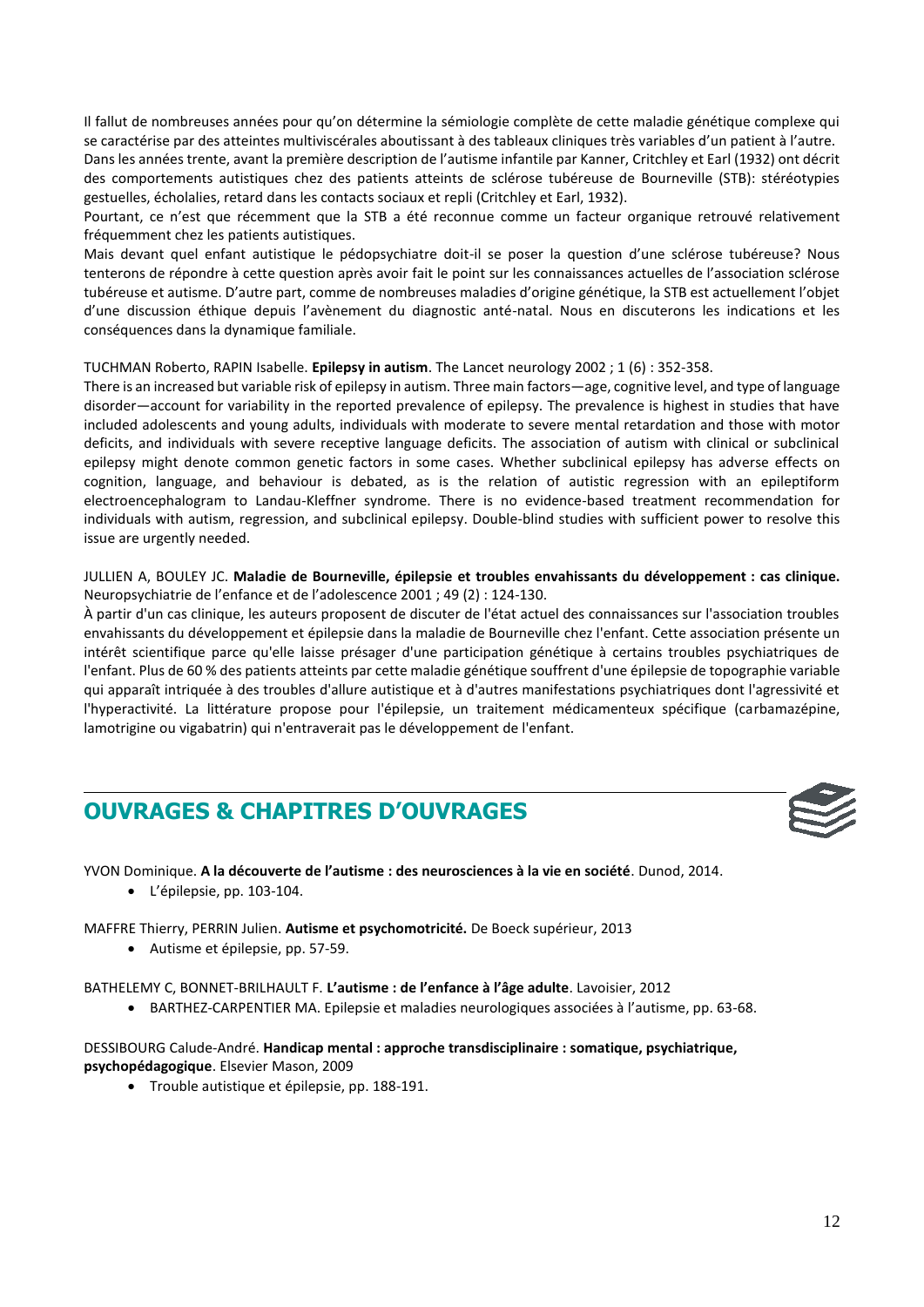## <span id="page-12-0"></span>**MÉMOIRES, RECHERCHES, THÈSES**



KELLER Jérémy, OUSS-RYNGAERT Elisabeth. **Trouble du spectre autistique dans le syndrome de Dravet : description phénotypique et comparaison à une population autiste prototypique**. Médecine. Paris : Université Paris-Sud - Faculté de Médecine, 2017, 40p.

MATHIEU Nicole, HOUY-DURAND Emmanuelle, RABATE Philippe. **Autisme, épilepsie et troubles du comportement : une pratique d'accompagnement d'adultes porteurs d'autisme, et une question : comment prendre en compte leur épilepsie associée ?** Médecine. Tours : Université François Rabelais - UFR de Médecine, 2013, 52 p.

Ce mémoire met en avant l'hypothèse de crises épileptiques partielles pour expliquer certains troubles de comportement chez des adultes porteurs d'autisme associé à une déficience mentale. Le cadre est celui d'un accueil de jour médicalisé dont l'accompagnement s'appuie sur l'éducation structurée et dans lequel les hypothèses somatiques et épileptiques ont été peu prises en compte lors de l'ouverture. On s'appuiera pour cela sur l'anatomophysiologie cérébrale, sur les recherches concernant le fonctionnement cérébral chez les personnes atteintes d'autisme, sur la symptomatologie épileptique et sur les résultats publiés quant aux liens entre épilepsie, autisme et déficience mentale. On étudiera également la prise en compte des troubles de comportement et de l'épilepsie par les familles, les professionnels et les partenaires du centre. Celle-ci est facilitée par la transdisciplinarité, par les formations et le lien avec les familles, et par une ébauche de collaboration avec les partenaires du soin extérieurs. Certains troubles de comportement que l'hypothèse épileptique ou somatique pourrait expliquer, est illustrée par un cas concret. La conclusion porte sur la nécessité́d'affiner les supports d'observation, d'apprendre à reconnaitre les manifestations d'épilepsie partielle et de favoriser l'accès aux soins préventifs et curatifs.

AMIET Claire, COHEN David Dir. **Autisme et épilepsie : association fortuite ou physiopathologie commune ?** Paris : Université Pierre et Marie Curie - Paris 6, 2011, 52 p.

Décrite depuis longtemps, l'association entre autisme et épilepsie est maintenant clairement établie. Nous avons souhaité mieux décrire cette association. Une méta-analyse nous a permis d'identifier deux facteurs de risque au développement d'une épilepsie dans l'autisme : le retard mental et le sexe féminin. Par ailleurs, une étude clinique rétrospective portant sur des adolescents autistes hospitalisés dans une unité de soins intensifs pédopsychiatrique a montré qu'une décompensation comportementale aiguë avait fréquemment pour cause des convulsions non contrôlées. Les bases physiopathologiques de l'association entre autisme et épilepsie sont complexes et encore mal comprises. Compte tenu de la fréquence élevée de l'épilepsie dans la population générale, une association fortuite est probable chez certains individus. Dans certaines situations, lorsqu'elle débute à un stade précoce du développement cérébral, une épilepsie semble pouvoir intervenir dans le développement de symptômes autistiques. Chez d'autres, la coexistence fréquente d'un retard mental lorsqu'un autisme et une épilepsie sont associés permet de suggérer l'implication de mécanismes neuro-développementaux communs. Ainsi, nombre de gènes impliqués dans des réseaux ayant un rôle dans le développement et le fonctionnement cérébral ont été associés dans l'épilepsie, l'autisme et/ou le retard mental. L'identification de l'autisme avec épilepsie comme un sous-groupe de l'autisme pourrait permettre d'avancer vers une meilleure connaissance et compréhension des mécanismes physiopathologiques impliqués dans l'autisme.

JULLIEN Anne. **Maladie de Bourneville, épilepsie et autisme**. Psychiatrie. Paris : Université Paris Diderot Paris 7 – UFR de Médecine, site Xavier Bichat. 2001, 84p.

**Accessible en ligne :** <http://aura.u-pec.fr/scd/theses/th0149353.pdf>

# <span id="page-12-1"></span>**RAPPORTS, ÉTUDES, EXPERTISES**



LEONOVA Tamara. **La gestion du stress parental des parents d'enfants atteints de handicap sévère : le cas du trouble de l'autisme. Revue de la littérature**. Paris : Firah, 2019, 65 p.

Cette revue de littérature a été réalisée dans le cadre de la recherche "La famille face au handicap : la gestion du stress parental des parents d'enfants souffrant du syndrome de Dravet", portée par l'Université de Lorraine.